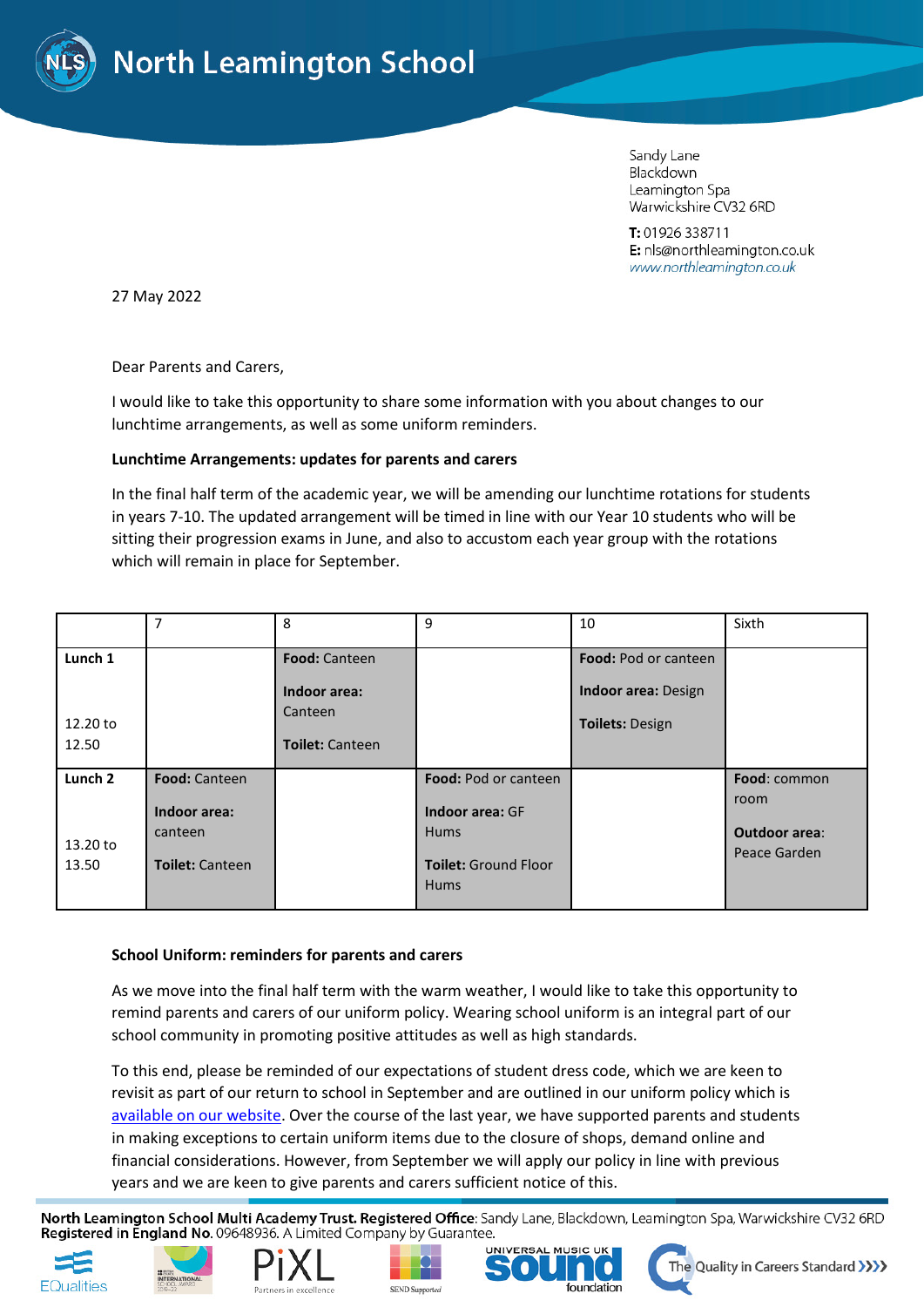Whilst parents are entitled to source their child's uniform from different suppliers, our uniform supplier Stitchtech<https://www.stitchtech.co.uk/> have a variety of waist sizes whilst maintaining the required length of skirts.

Additionally, Stitchtech is offering assistance to parents and carers who may be feeling the financial pressure around the cost of uniform purchases. To support, Stitchtech are making £50 vouchers available for ten families (£500 in total) which can be redeemed against NLS school uniform in-store purchases at its Leamington shop. Details of how to apply are in the poster below.

# **School Uniform Support: limited offer!**

Stitchtech is offering assistance to parents and carers who may be feeling the financial pressure around the cost of uniform purchases.

To support, Stitchtech are making £50 vouchers available for 10 families (£500 in total) which can be redeemed against NLS school uniform in-store purchases at its Leamington shop.

Parents and carers will need to apply to the school directly via email (NLS@northleamington.co.uk) please provide your name and contact details.

Applications will then go into a draw and families will be contacted directly by the school. Thank you to Stitchtech for extending this offer of support.

**Stitch-Tech Ltd** 

To summarise our uniform expectations:

**School shoes** must not have sports logos visible. Shoes must be black and have a leather upper which is polishable. Black trainers, including 'Air Force One' trainers will **not** be permitted.

To support with cost incurred by parents, if students are in **Year 11** and have existing footwear items which are not compliant with these requirements, students will not be reprimanded as long as their shoes are leather and black. For all other students in years 7-10 this criteria will be non-negotiable unless there is a medical or Special Educational Need exemption agreed with the school.

- Hoodies are not permitted in school
- Blazers are expected be worn at all times, except in the event of hot weather and in classrooms
- Girls' skirts are expected to be no shorter than just above the knee, and with the NLS logo visible (see recommendations for skirt length on the attached uniform summary)

Page **2** of **3**

North Leamington School Multi Academy Trust. Registered Office: Sandy Lane, Blackdown, Leamington Spa, Warwickshire CV32 6RD **Registered in England No.** 09648936. A Limited Company by Guarantee.